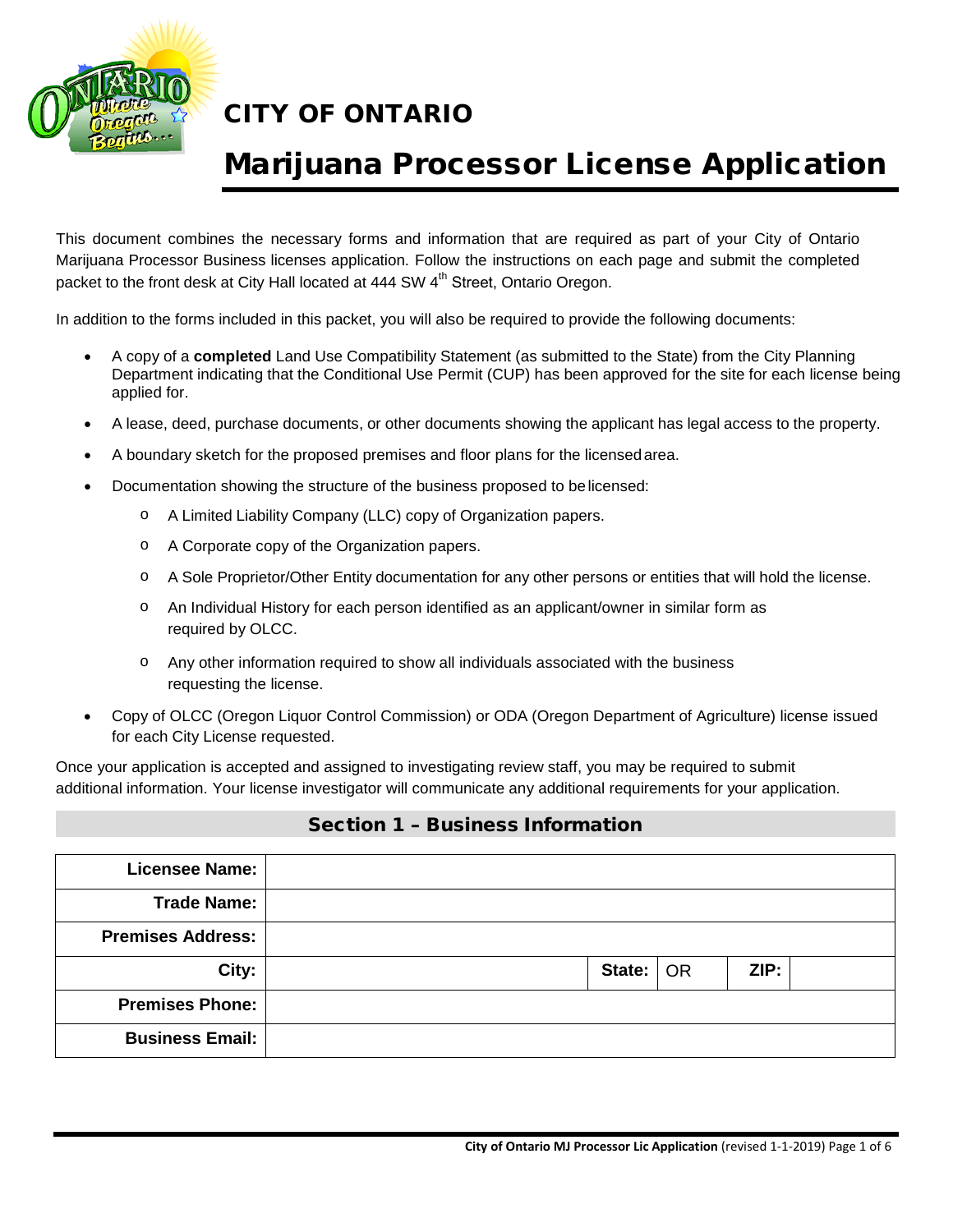

# Marijuana Processor License Application

#### Section 2 – License being applied for

|            |           | See Ontario Municipal Code (OMC) 3-24-6 and 3-24 for all requirements and regulations.                                                         |
|------------|-----------|------------------------------------------------------------------------------------------------------------------------------------------------|
| <b>YES</b> | <b>NO</b> |                                                                                                                                                |
|            |           | New or Renewal Application fee of \$1200.00 submitted (must be paid to accept application).                                                    |
|            |           | Application fee of \$220.00 for Each Employee over original 5 employees (Required at submittal).<br>Number employees over 5:<br>$x$ \$220 = \$ |
|            |           | Processor Marijuana Business License fee of \$5,000.00 submitted. (can be paid when issued)?                                                   |
|            |           | Copy of Land Use Compatibility Statement (LUCS) form submitted?                                                                                |
|            |           | Copy of required Legal Ownership/Lease Documents Submitted?                                                                                    |
|            |           | Copy of Site plan and floor plan submitted?                                                                                                    |
|            |           | Copy of OLCC (Oregon Liquor Control Commission) or ODA (Oregon Department of Agriculture)<br>license?                                          |

#### **Any other additional information:**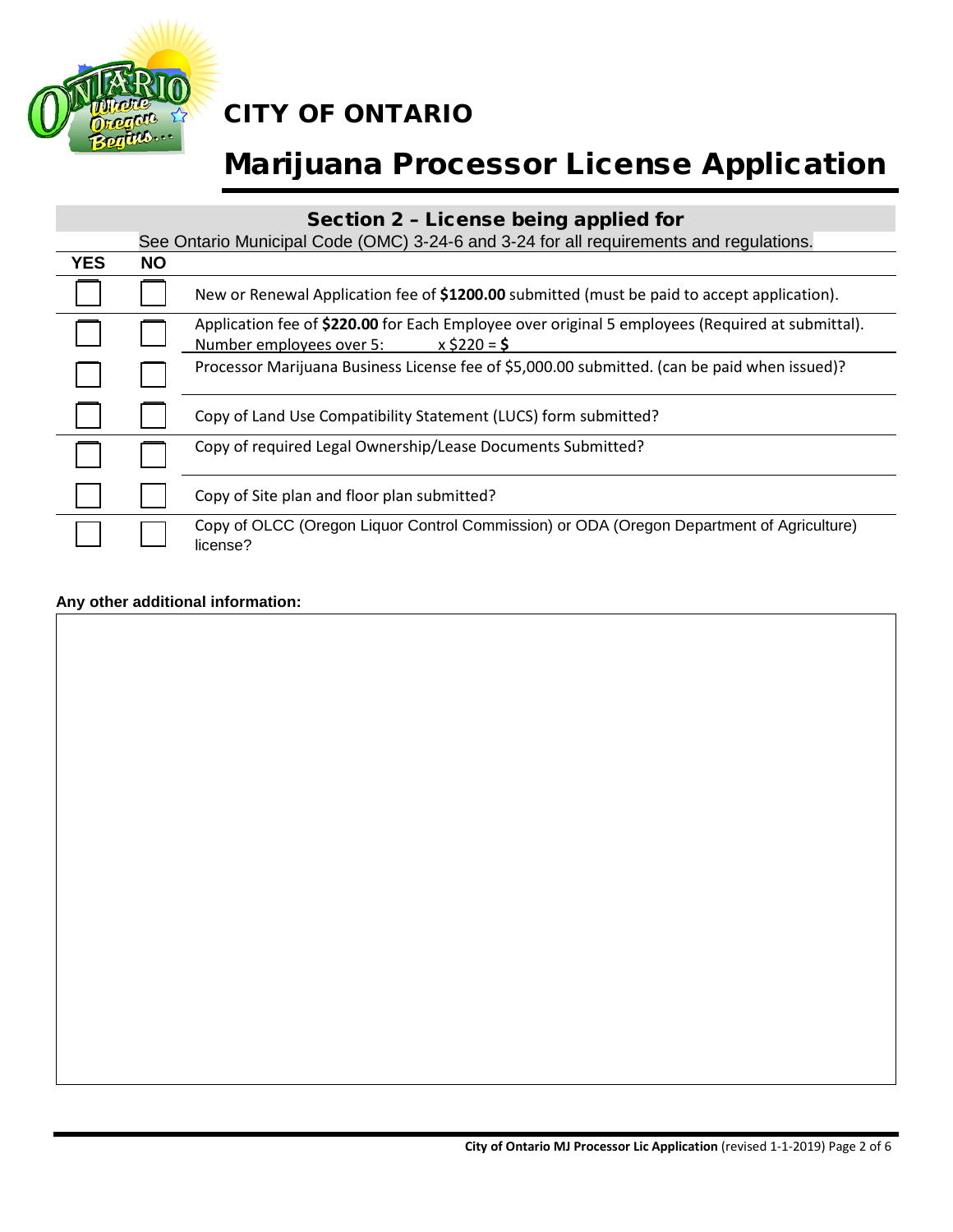

## Marijuana Processor License Application

#### Section 3 – Hours of Operation

Use the following section to identify the regular hours during which your processor business will be open to the public (i.e; when yourself, partners, representatives, or employees will be on the premises and engaged in the operation of the business and the exercise of license privileges for the operation.)

Under City Code, during regular business hours, your premises must be accessible on request to an identified CITY inspector. Outside of regular business hours, your premises must be accessible on request to an identified CITY inspector who has reason to believe a violation has occurred.

If your business will have seasonal variations, or irregular hours, detail these variations and schedules in the space available.

## **Sunday: Monday: Tuesday: Wednesday: Thursday: Friday: Saturday:**

#### **Regular business hours (local time for the premises), specify AM and PM:**

**Seasonal or other variations:**

#### **A LICENSEE MUST CONTINUE TO MEET ALL SECURITY REQUIREMENTS INCLUDING CAMERA COVERAGE REQUIREMENTS WHEN THE BUSINESS IS CLOSED, INCLUDING SEASONAL CLOSURES.**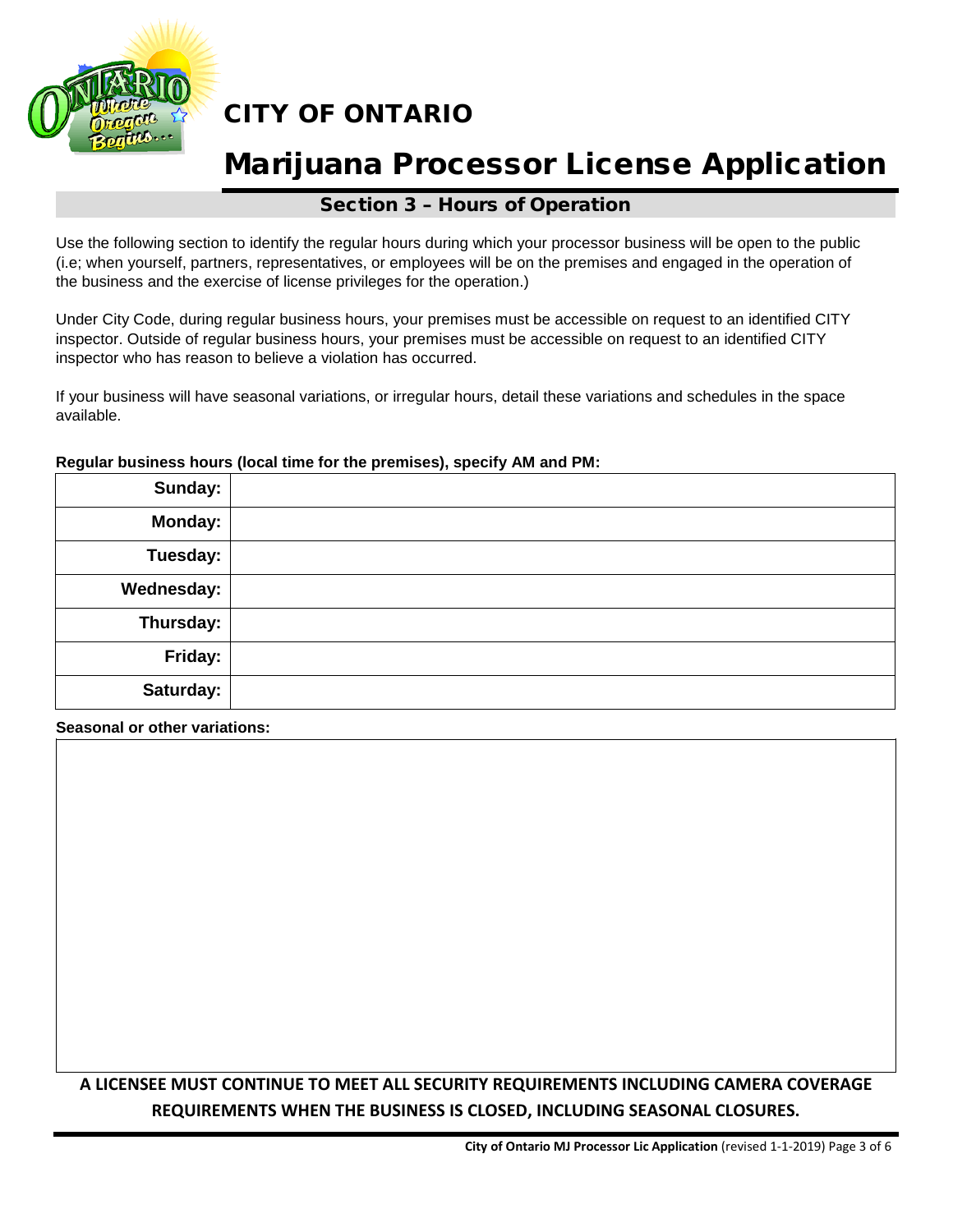

# Marijuana Processor License Application

#### Section 4 – Other Interest in Property

| <b>YES</b> | <b>NO</b> |                                                                                                                                                                                                                                                                                                                                       |
|------------|-----------|---------------------------------------------------------------------------------------------------------------------------------------------------------------------------------------------------------------------------------------------------------------------------------------------------------------------------------------|
|            |           | Do any other persons or entities other than those that will hold the license have access to any<br>portion to the proposed premises? This includes property owners, contracted security<br>professionals, other tenants, or any entities holding an easement (other than utility easements)<br>over the property? If yes, list below. |

| <b>Entity or Person Name</b><br>(Full legal name of entity or person's first and last name) | <b>Type of Interest</b><br>(Owner, Easement, Tenant, Security Company, etc.) |
|---------------------------------------------------------------------------------------------|------------------------------------------------------------------------------|
|                                                                                             |                                                                              |
|                                                                                             |                                                                              |
|                                                                                             |                                                                              |
|                                                                                             |                                                                              |
|                                                                                             |                                                                              |
|                                                                                             |                                                                              |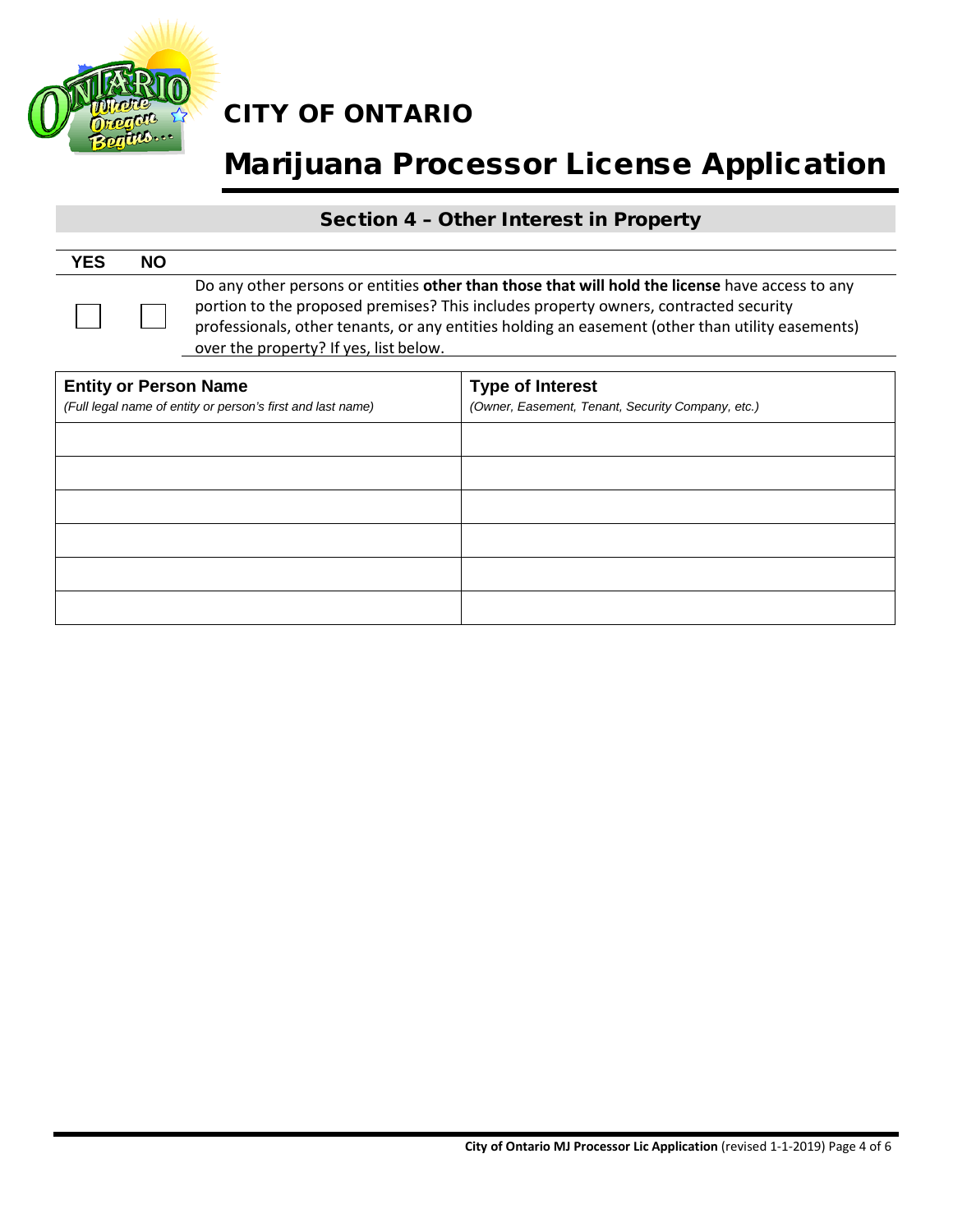

# Marijuana Processor License Application

#### Section 5 – Background Checks

| <b>YES</b> | <b>NO</b> |                                                                                                                                                                                                       |
|------------|-----------|-------------------------------------------------------------------------------------------------------------------------------------------------------------------------------------------------------|
|            |           | Completed application for a criminal background check for the applicant, and all principals, persons<br>with a financial interest, and employees of the proposed marijuana business. (Provide copies) |

#### Section 6 – References

Provide names and contact information for three natural persons who can give an informed account of the business and moral character of the applicant and principals.

| Reference 1 Name: |               |      |  |
|-------------------|---------------|------|--|
| <b>Address:</b>   |               |      |  |
| City:             | State:        | Zip: |  |
| Email:            | <b>Phone:</b> |      |  |

| Reference 2 Name: |               |      |  |
|-------------------|---------------|------|--|
| <b>Address:</b>   |               |      |  |
| City:             | State:        | Zip: |  |
| Email:            | <b>Phone:</b> |      |  |

| Reference 3 Name: |               |      |
|-------------------|---------------|------|
| <b>Address:</b>   |               |      |
| City:             | State:        | Zip: |
| Email:            | <b>Phone:</b> |      |